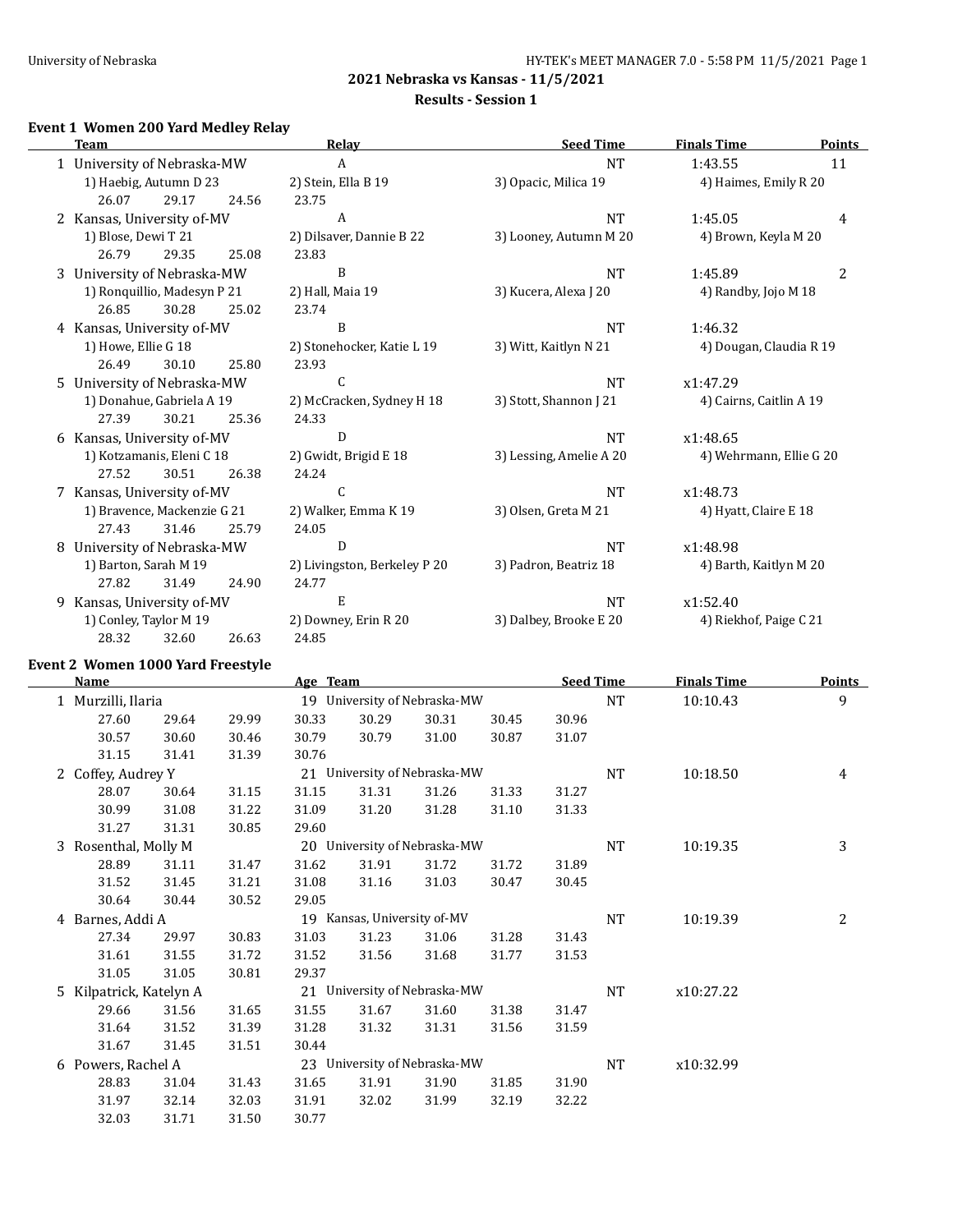**Results - Session 1**

## **(Event 2 Women 1000 Yard Freestyle)**

| <b>Name</b>          |       |       | Age Team |                          |       |       | <b>Seed Time</b> |    | <b>Finals Time</b> | <b>Points</b> |
|----------------------|-------|-------|----------|--------------------------|-------|-------|------------------|----|--------------------|---------------|
| 7 Campbell, Claire E |       |       | $21 -$   | Kansas, University of-MV |       |       |                  | NT | 10:36.80           |               |
| 28.17                | 30.80 | 31.54 | 31.77    | 31.91                    | 32.11 | 32.54 | 32.01            |    |                    |               |
| 32.04                | 31.73 | 32.05 | 32.01    | 32.09                    | 32.25 | 32.31 | 32.15            |    |                    |               |
| 32.34                | 32.82 | 32.63 | 31.53    |                          |       |       |                  |    |                    |               |
| 8 Lessing, Karla M   |       |       | 18.      | Kansas, University of-MV |       |       |                  | NT | 10:42.89           |               |
| 27.84                | 31.20 | 31.87 | 32.50    | 32.53                    | 32.68 | 32.59 | 32.29            |    |                    |               |
| 32.58                | 32.56 | 32.43 | 32.68    | 32.45                    | 32.53 | 32.48 | 32.61            |    |                    |               |
| 32.66                | 32.80 | 32.31 | 31.30    |                          |       |       |                  |    |                    |               |

### **Event 3 Women 200 Yard Freestyle**

|    | Name                  |       |       | Age Team                        | <b>Seed Time</b> | <b>Finals Time</b> | <u>Points</u> |
|----|-----------------------|-------|-------|---------------------------------|------------------|--------------------|---------------|
|    | 1 Haebig, Autumn D    |       |       | 23 University of Nebraska-MW    | <b>NT</b>        | 1:49.77            | 9             |
|    | 26.67                 | 28.00 | 27.26 | 27.84                           |                  |                    |               |
|    | 2 Dougan, Claudia R   |       |       | Kansas, University of-MV<br>19  | <b>NT</b>        | 1:52.90            | 4             |
|    | 26.30                 | 28.73 | 28.71 | 29.16                           |                  |                    |               |
|    | 3 Church, Kara J      |       |       | 19 Kansas, University of-MV     | <b>NT</b>        | 1:53.30            | 3             |
|    | 26.69                 | 28.57 | 29.05 | 28.99                           |                  |                    |               |
|    | 4 Padron, Beatriz     |       |       | University of Nebraska-MW<br>18 | NT               | 1:54.11            | 2             |
|    | 27.29                 | 29.09 | 29.25 | 28.48                           |                  |                    |               |
|    | 5 Wehrmann, Ellie G   |       |       | 20 Kansas, University of-MV     | NT               | 1:54.28            | 1             |
|    | 26.74                 | 28.69 | 29.30 | 29.55                           |                  |                    |               |
|    | 6 Kotzamanis, Eleni C |       |       | 18 Kansas, University of-MV     | <b>NT</b>        | x1:55.76           |               |
|    | 27.29                 | 29.39 | 29.41 | 29.67                           |                  |                    |               |
|    | 7 Lloyd, Madison A    |       |       | University of Nebraska-MW<br>19 | <b>NT</b>        | 1:55.94            |               |
|    | 26.71                 | 28.89 | 29.76 | 30.58                           |                  |                    |               |
| 8  | Dalbey, Brooke E      |       |       | 20 Kansas, University of-MV     | <b>NT</b>        | x1:57.46           |               |
|    | 27.22                 | 29.59 | 30.41 | 30.24                           |                  |                    |               |
| 9. | Lanaghen, Kimberly B  |       |       | University of Nebraska-MW<br>20 | NT               | x1:57.66           |               |
|    | 27.50                 | 29.68 | 30.17 | 30.31                           |                  |                    |               |
| 10 | Berning, Margaret R   |       |       | University of Nebraska-MW<br>22 | <b>NT</b>        | x1:57.69           |               |
|    | 27.54                 | 29.80 | 30.65 | 29.70                           |                  |                    |               |

### **Event 4 Women 100 Yard Backstroke**

| Name                                      |              | Age Team                     | <b>Seed Time</b> | <b>Finals Time</b> | <b>Points</b> |
|-------------------------------------------|--------------|------------------------------|------------------|--------------------|---------------|
| 1 Ronguillio, Madesyn P<br>27.50<br>28.38 |              | 21 University of Nebraska-MW | NT               | 55.88              | 9             |
| 2 Blose, Dewi T<br>27.66<br>29.44         | 21           | Kansas, University of-MV     | NT               | 57.10              | 4             |
| 3 Howe, Ellie G<br>27.77<br>29.48         | 18           | Kansas, University of-MV     | NT               | 57.25              | 3             |
| 4 Donahue, Gabriela A<br>29.91<br>28.43   |              | 19 University of Nebraska-MW | NT               | 58.34              | 2             |
| 5 Bravence, Mackenzie G<br>29.83<br>29.11 |              | 21 Kansas, University of-MV  | NT               | 58.94              | 1             |
| 6 Conley, Taylor M<br>29.57<br>30.38      | 19.          | Kansas, University of-MV     | NT               | x59.95             |               |
| 7 Sorrell, Claire M<br>35.29<br>37.50     | $22^{\circ}$ | University of Nebraska-MW    | NT               | 1:12.79            |               |

### **Event 5 Women 100 Yard Breaststroke**

| Name          | Age   | Team                         | <b>Seed Time</b> | <b>Finals Time</b> | <b>Points</b> |
|---------------|-------|------------------------------|------------------|--------------------|---------------|
| Stein, Ella B |       | 19 University of Nebraska-MW | NT               | 1:04.18            |               |
| 30.52         | 33.66 |                              |                  |                    |               |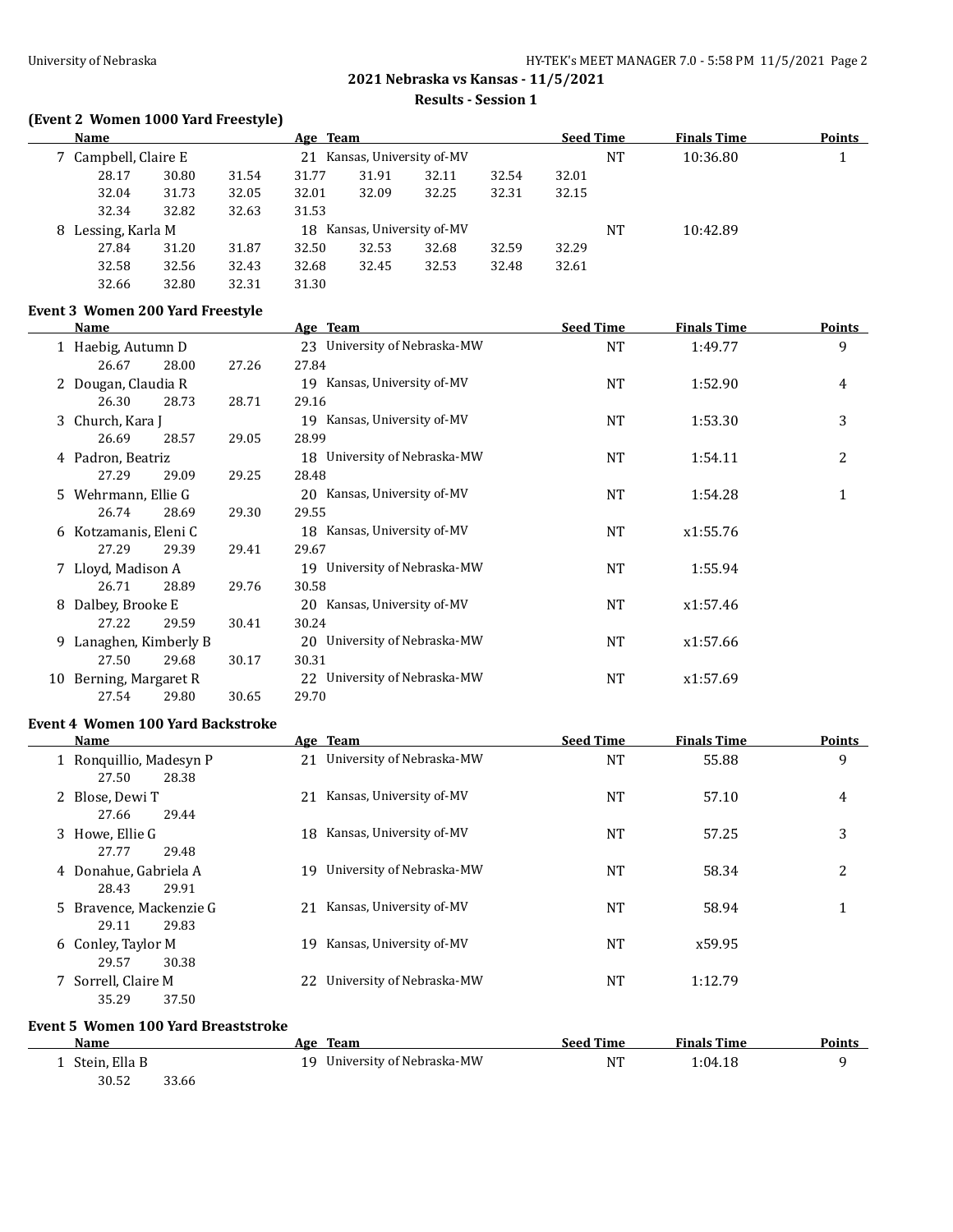#### **Results - Session 1**

## **(Event 5 Women 100 Yard Breaststroke)**

|    | Name                                     |     | Age Team                     | <b>Seed Time</b> | <b>Finals Time</b> | <b>Points</b> |
|----|------------------------------------------|-----|------------------------------|------------------|--------------------|---------------|
|    | 2 Dilsaver, Dannie B<br>30.80<br>33.62   |     | 22 Kansas, University of-MV  | <b>NT</b>        | 1:04.42            | 4             |
|    | 3 Hall, Maia<br>30.89<br>34.21           | 19  | University of Nebraska-MW    | <b>NT</b>        | 1:05.10            | 3             |
|    | 4 Stonehocker, Katie L<br>31.08<br>34.74 | 19. | Kansas, University of-MV     | NT               | 1:05.82            | 2             |
|    | 5 Randby, Jojo M<br>31.22<br>34.71       |     | 18 University of Nebraska-MW | <b>NT</b>        | 1:05.93            | 1             |
| 6  | Witt, Kaitlyn N<br>31.84<br>35.51        | 21  | Kansas, University of-MV     | <b>NT</b>        | 1:07.35            |               |
|    | 7 McCracken, Sydney H<br>31.53<br>35.95  |     | 18 University of Nebraska-MW | <b>NT</b>        | x1:07.48           |               |
| 8  | Walker, Emma K<br>31.64<br>35.90         | 19  | Kansas, University of-MV     | NT               | x1:07.54           |               |
| 9. | Downey, Erin R<br>38.98<br>34.00         | 20  | Kansas, University of-MV     | NT               | x1:12.98           |               |

#### **Event 6 Women 200 Yard Butterfly**

|    | Name                     |       |       | Age Team                        | <b>Seed Time</b> | Finals Time | <b>Points</b> |
|----|--------------------------|-------|-------|---------------------------------|------------------|-------------|---------------|
|    | 1 Stott, Shannon J       |       |       | 21 University of Nebraska-MW    | <b>NT</b>        | 2:02.04     | 9             |
|    | 27.29                    | 30.58 | 32.04 | 32.13                           |                  |             |               |
|    | 2 Barton, Sarah M        |       |       | 19 University of Nebraska-MW    | <b>NT</b>        | 2:03.83     | 4             |
|    | 27.97                    | 30.58 | 32.41 | 32.87                           |                  |             |               |
|    | 3 Livingston, Berkeley P |       |       | 20 University of Nebraska-MW    | <b>NT</b>        | 2:04.22     | 3             |
|    | 27.80                    | 31.48 | 32.16 | 32.78                           |                  |             |               |
|    | 4 Gwidt, Brigid E        |       |       | 18 Kansas, University of-MV     | <b>NT</b>        | 2:05.20     | 2             |
|    | 28.14                    | 31.53 | 33.46 | 32.07                           |                  |             |               |
|    | 5 Lessing, Amelie A      |       |       | 20 Kansas, University of-MV     | NT               | 2:06.37     |               |
|    | 28.19                    | 32.79 | 32.52 | 32.87                           |                  |             |               |
|    | 6 Olsen, Greta M         |       |       | 21 Kansas, University of-MV     | NT               | 2:06.56     |               |
|    | 28.57                    | 31.51 | 33.75 | 32.73                           |                  |             |               |
|    | 7 Riekhof, Paige C       |       |       | 21 Kansas, University of-MV     | <b>NT</b>        | x2:06.92    |               |
|    | 29.61                    | 32.35 | 32.33 | 32.63                           |                  |             |               |
| 8. | Acheson, Taylor E        |       |       | University of Nebraska-MW<br>21 | NT               | x2:15.41    |               |
|    | 29.50                    | 34.39 | 36.11 | 35.41                           |                  |             |               |

#### **Event 7 Women 50 Yard Freestyle**

|                     | Name                              |     | Age Team                  | <b>Seed Time</b> | <b>Finals Time</b>  | <b>Points</b> |
|---------------------|-----------------------------------|-----|---------------------------|------------------|---------------------|---------------|
|                     | 1 Kucera, Alexa J                 | 20  | University of Nebraska-MW | <b>NT</b>        | 23.77               | 9             |
|                     | 2 Brown, Keyla M                  | 20  | Kansas, University of-MV  | <b>NT</b>        | 23.90               | 4             |
|                     | 3 Haimes, Emily R                 | 20  | University of Nebraska-MW | <b>NT</b>        | 23.93               | 3             |
|                     | 4 Looney, Autumn M                | 20  | Kansas, University of-MV  | <b>NT</b>        | 24.26               | 2             |
|                     | 5 Hyatt, Claire E                 | 18  | Kansas, University of-MV  | NT               | 24.43               |               |
|                     | 6 Barth, Kaitlyn M                | 20. | University of Nebraska-MW | <b>NT</b>        | 24.85               |               |
|                     | 7 Cairns, Caitlin A               | 19  | University of Nebraska-MW | <b>NT</b>        | x24.86              |               |
| 8                   | Brailita, Diana M                 | 18  | University of Nebraska-MW | <b>NT</b>        | x25.12              |               |
| $\qquad \qquad - -$ | Heasty, Morgan A                  | 21  | University of Nebraska-MW | NT               | X28.23              |               |
|                     | Vasquez, Alejandra                | 22  | University of Nebraska-MW | <b>NT</b>        | X28.87              |               |
|                     | --- Sorrell, Claire M             | 22  | University of Nebraska-MW | <b>NT</b>        | X29.45              |               |
|                     | --- Baker, Megan M                | 20  | University of Nebraska-MW | NT               | XDO                 |               |
|                     | <b>Event 8 Women 1 mtr Diving</b> |     |                           |                  |                     |               |
|                     | Name                              |     | Age Team                  |                  | <b>Finals Score</b> | <b>Points</b> |
|                     | 1 Trover, Sara K                  | 22  | University of Nebraska-MW | NP               | 294.23              | 9             |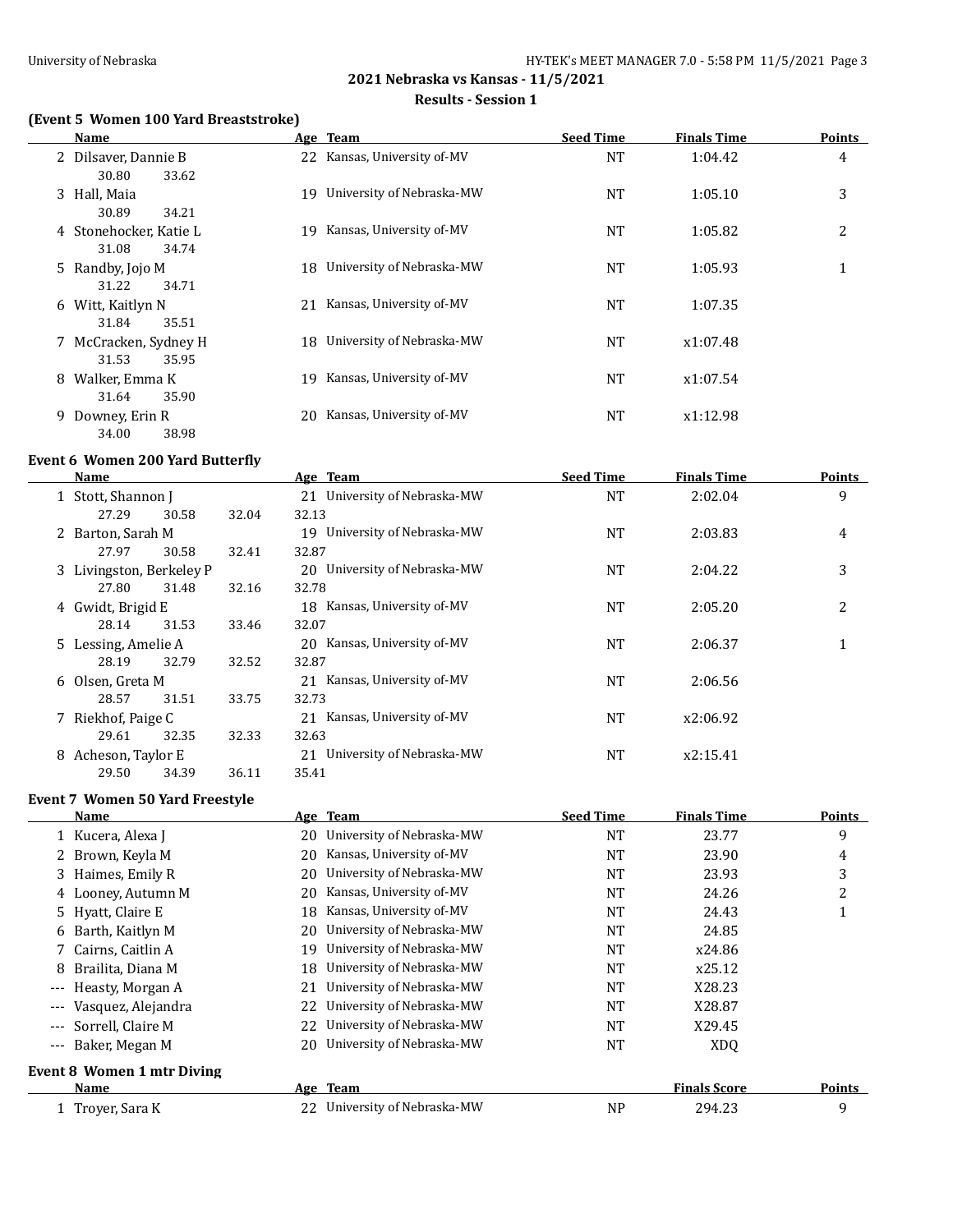# **2021 Nebraska vs Kansas - 11/5/2021 Results - Session 1**

## **(Event 8 Women 1 mtr Diving)**

| Name                 | Age Team                     |                | <b>Finals Score</b> | <b>Points</b> |
|----------------------|------------------------------|----------------|---------------------|---------------|
| 2 Roman, Hallie C    | 21 University of Nebraska-MW | N <sub>P</sub> | 262.13              | 4             |
| 3 Hinze, Reagan M    | 20 University of Nebraska-MW | N <sub>P</sub> | 245.62              |               |
| 4 Gryboski, Lauren D | 18 Kansas, University of-MV  | N <sub>P</sub> | 224.77              |               |
| 5 Grass, Alison I    | Kansas, University of-MV     | N <sub>P</sub> | 201.45              |               |
| 6 Fingerut, Amanda M | 20 Kansas, University of-MV  | <b>NP</b>      | 194.18              |               |

## **Event 9 Women 100 Yard Freestyle**

|       | <b>Name</b>                                  |    | Age Team                     | <b>Seed Time</b> | <b>Finals Time</b> | <b>Points</b>  |
|-------|----------------------------------------------|----|------------------------------|------------------|--------------------|----------------|
|       | 1 Opacic, Milica<br>24.80<br>26.20           |    | 19 University of Nebraska-MW | <b>NT</b>        | 51.00              | 9              |
|       | 2 Dougan, Claudia R<br>25.23<br>26.49        |    | 19 Kansas, University of-MV  | <b>NT</b>        | 51.72              | 4              |
|       | 3 Haimes, Emily R<br>25.35<br>26.82          |    | 20 University of Nebraska-MW | <b>NT</b>        | 52.17              | 3              |
|       | 4 Campbell, Claire E<br>25.69<br>26.66       |    | 21 Kansas, University of-MV  | <b>NT</b>        | 52.35              | $\overline{2}$ |
|       | 5 Brown, Keyla M<br>25.54<br>27.02           |    | 20 Kansas, University of-MV  | <b>NT</b>        | 52.56              | $\mathbf{1}$   |
|       | *6 Wehrmann, Ellie G<br>25.31<br>27.74       |    | 20 Kansas, University of-MV  | <b>NT</b>        | x53.05             |                |
|       | *6 Randby, Jojo M<br>25.51<br>27.54          |    | 18 University of Nebraska-MW | <b>NT</b>        | 53.05              |                |
|       | 8 Hyatt, Claire E<br>26.16<br>28.16          |    | 18 Kansas, University of-MV  | <b>NT</b>        | x54.32             |                |
| 9     | Cairns, Caitlin A<br>26.03<br>29.07          |    | 19 University of Nebraska-MW | <b>NT</b>        | x55.10             |                |
|       | 10 Brailita, Diana M<br>26.58<br>29.34       |    | 18 University of Nebraska-MW | <b>NT</b>        | x55.92             |                |
|       | --- Baker, Megan M<br>27.33<br>30.15         |    | 20 University of Nebraska-MW | <b>NT</b>        | X57.48             |                |
| $---$ | Heasty, Morgan A<br>29.09<br>32.72           |    | 21 University of Nebraska-MW | <b>NT</b>        | X1:01.81           |                |
|       | --- Vasquez, Alejandra<br>30.46              |    | 22 University of Nebraska-MW | NT               | X1:02.64           |                |
| $---$ | 32.18<br>Sorrell, Claire M<br>31.48<br>33.21 | 22 | University of Nebraska-MW    | <b>NT</b>        | X1:04.69           |                |

## **Event 10 Women 200 Yard Backstroke**

 $\overline{\phantom{0}}$ 

| Name                     |       |       | Age Team                        | <b>Seed Time</b> | <b>Finals Time</b> | <b>Points</b> |
|--------------------------|-------|-------|---------------------------------|------------------|--------------------|---------------|
| 1 Ronguillio, Madesyn P  |       |       | 21 University of Nebraska-MW    | NT               | 1:58.56            | 9             |
| 28.03                    | 29.60 | 30.33 | 30.60                           |                  |                    |               |
| 2 Howe, Ellie G          |       |       | 18 Kansas, University of-MV     | NT               | 2:03.34            | 4             |
| 29.08                    | 30.43 | 31.94 | 31.89                           |                  |                    |               |
| 3 Blose, Dewi T          |       |       | 21 Kansas, University of-MV     | NT               | 2:03.73            | 3             |
| 29.83                    | 31.94 | 31.63 | 30.33                           |                  |                    |               |
| 4 Barton, Sarah M        |       |       | 19 University of Nebraska-MW    | NT               | 2:04.41            | 2             |
| 29.51                    | 31.48 | 31.64 | 31.78                           |                  |                    |               |
| 5 Kotzamanis, Eleni C    |       |       | 18 Kansas, University of-MV     | NT               | 2:05.53            | 1             |
| 29.85                    | 31.81 | 31.84 | 32.03                           |                  |                    |               |
| 6 Bravence, Mackenzie G  |       |       | 21 Kansas, University of MV     | NT               | x2:05.65           |               |
| 29.98                    | 31.65 | 31.98 | 32.04                           |                  |                    |               |
| 7 Livingston, Berkeley P |       |       | University of Nebraska-MW<br>20 | NT               | 2:07.46            |               |
| 30.13                    | 32.20 | 32.56 | 32.57                           |                  |                    |               |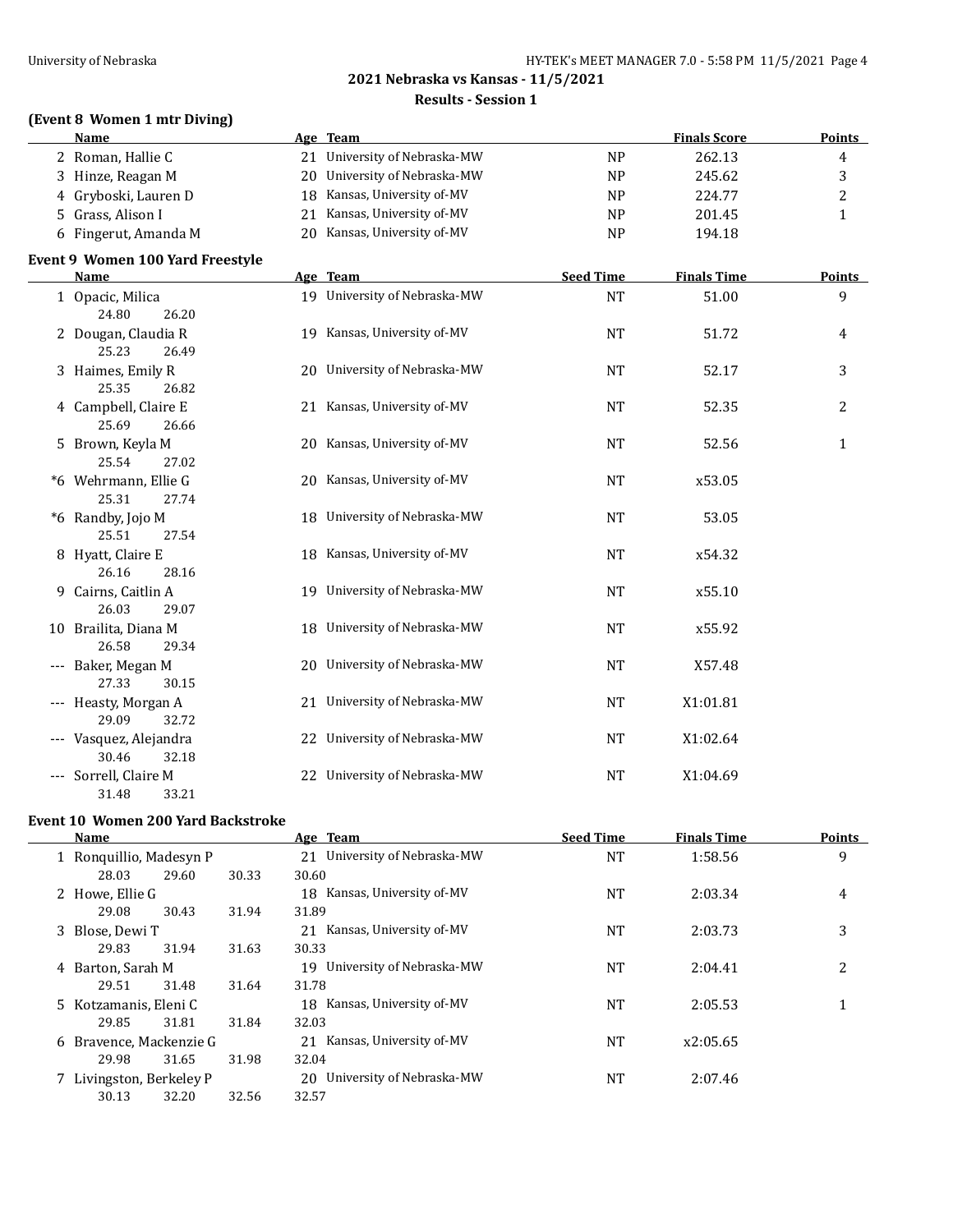#### **Results - Session 1**

## **(Event 10 Women 200 Yard Backstroke)**

| Name               |                     |       | Age Team                        | <b>Seed Time</b> | <b>Finals Time</b> | <b>Points</b> |
|--------------------|---------------------|-------|---------------------------------|------------------|--------------------|---------------|
| 8 Conley, Taylor M |                     |       | Kansas, University of-MV<br>19. | NT               | x2:09.00           |               |
| 30.49              | 32.34               | 33.01 | 33.16                           |                  |                    |               |
|                    | Donahue, Gabriela A |       | 19 University of Nebraska-MW    | NT               | x2:10.35           |               |
| 30.19              | 33.50               | 33.30 | 33.36                           |                  |                    |               |

#### **Event 11 Women 200 Yard Breaststroke**

|   | Name                   |       |       | Age Team                                 | <b>Seed Time</b> | <b>Finals Time</b> | <b>Points</b> |
|---|------------------------|-------|-------|------------------------------------------|------------------|--------------------|---------------|
|   | 1 Dilsaver, Dannie B   |       |       | Kansas, University of-MV<br>$22^{\circ}$ | <b>NT</b>        | 2:19.15            | 9             |
|   | 31.55                  | 35.95 | 35.71 | 35.94                                    |                  |                    |               |
|   | 2 Hall, Maia           |       |       | 19 University of Nebraska-MW             | <b>NT</b>        | 2:19.48            | 4             |
|   | 31.63                  | 35.17 | 36.34 | 36.34                                    |                  |                    |               |
|   | 3 Stein, Ella B        |       |       | 19 University of Nebraska-MW             | <b>NT</b>        | 2:20.95            | 3             |
|   | 33.02                  | 35.86 | 36.41 | 35.66                                    |                  |                    |               |
|   | 4 Gwidt, Brigid E      |       |       | 18 Kansas, University of MV              | <b>NT</b>        | 2:23.13            | 2             |
|   | 32.94                  | 36.39 | 36.86 | 36.94                                    |                  |                    |               |
|   | 5 Walker, Emma K       |       |       | Kansas, University of-MV<br>19           | <b>NT</b>        | 2:23.42            | 1             |
|   | 33.16                  | 36.62 | 36.65 | 36.99                                    |                  |                    |               |
|   | 6 Stonehocker, Katie L |       |       | Kansas, University of-MV<br>19           | <b>NT</b>        | x2:25.43           |               |
|   | 32.56                  | 37.15 | 37.37 | 38.35                                    |                  |                    |               |
|   | 7 McCracken, Sydney H  |       |       | 18 University of Nebraska-MW             | <b>NT</b>        | 2:29.05            |               |
|   | 33.38                  | 37.75 | 38.82 | 39.10                                    |                  |                    |               |
| 8 | Lloyd, Madison A       |       |       | University of Nebraska-MW<br>19          | NT               | x2:33.31           |               |
|   | 33.53                  | 38.36 | 40.48 | 40.94                                    |                  |                    |               |

#### **Event 12 Women 500 Yard Freestyle**

| Name |                    | Age Team              |                             |                              |                             |                              | <b>Seed Time</b> |           | <b>Finals Time</b> | <b>Points</b> |   |
|------|--------------------|-----------------------|-----------------------------|------------------------------|-----------------------------|------------------------------|------------------|-----------|--------------------|---------------|---|
|      | 1 Haebig, Autumn D |                       |                             |                              |                             | 23 University of Nebraska-MW |                  |           | <b>NT</b>          | 4:57.79       | 9 |
|      | 28.05              | 30.14                 | 30.26                       | 30.37                        | 30.31                       | 30.28                        | 29.94            | 29.79     |                    |               |   |
|      | 29.65              | 29.00                 |                             |                              |                             |                              |                  |           |                    |               |   |
|      |                    | 2 Church, Kara J      |                             |                              | 19 Kansas, University of-MV |                              |                  |           | NT                 | 4:58.74       | 4 |
|      | 27.40              | 29.60                 | 30.31                       | 30.42                        | 30.12                       | 30.52                        | 30.39            | 30.50     |                    |               |   |
|      | 30.35              | 29.13                 |                             |                              |                             |                              |                  |           |                    |               |   |
|      | 3 Murzilli, Ilaria |                       |                             |                              |                             | 19 University of Nebraska-MW |                  |           | NT                 | 4:58.79       | 3 |
|      | 27.69              | 29.78                 | 29.98                       | 30.22                        | 30.40                       | 30.31                        | 30.25            | 30.54     |                    |               |   |
|      | 30.45              | 29.17                 |                             |                              |                             |                              |                  |           |                    |               |   |
|      | 4 Stott, Shannon J |                       |                             |                              |                             | 21 University of Nebraska-MW |                  |           | <b>NT</b>          | 4:58.90       | 2 |
|      | 28.08              | 30.55                 | 30.44                       | 30.55                        | 30.14                       | 30.10                        | 30.06            | 29.74     |                    |               |   |
|      | 29.75              | 29.49                 |                             |                              |                             |                              |                  |           |                    |               |   |
| 5.   | Barnes, Addi A     |                       | 19 Kansas, University of-MV |                              |                             |                              |                  | NT        | 5:00.45            | 1             |   |
|      | 27.32              | 29.66                 | 30.21                       | 30.48                        | 30.65                       | 30.46                        | 30.78            | 30.76     |                    |               |   |
|      | 30.56              | 29.57                 |                             |                              |                             |                              |                  |           |                    |               |   |
|      |                    | 6 Rosenthal, Molly M  |                             | 20 University of Nebraska-MW |                             |                              |                  | NT        | x5:05.06           |               |   |
|      | 28.66              | 30.91                 | 31.14                       | 31.05                        | 31.05                       | 30.70                        | 30.50            | 30.37     |                    |               |   |
|      | 30.63              | 30.05                 |                             |                              |                             |                              |                  |           |                    |               |   |
|      | 7 Riekhof, Paige C |                       |                             |                              | 21 Kansas, University of-MV |                              |                  | <b>NT</b> | 5:07.55            |               |   |
|      | 28.91              | 30.90                 | 31.71                       | 31.60                        | 31.40                       | 30.54                        | 30.76            | 30.78     |                    |               |   |
|      | 30.75              | 30.20                 |                             |                              |                             |                              |                  |           |                    |               |   |
|      |                    | 8 Berning, Margaret R |                             | 22 University of Nebraska-MW |                             |                              |                  |           | <b>NT</b>          | x5:12.60      |   |
|      | 28.57              | 30.93                 | 31.57                       | 31.74                        | 31.48                       | 31.47                        | 31.87            | 31.93     |                    |               |   |
|      | 31.82              | 31.22                 |                             |                              |                             |                              |                  |           |                    |               |   |
|      |                    | 9 Lessing, Karla M    |                             |                              | 18 Kansas, University of-MV |                              |                  |           | NT                 | x5:17.44      |   |
|      | 28.21              | 31.40                 | 32.25                       | 32.14                        | 32.37                       | 32.20                        | 32.30            | 32.86     |                    |               |   |
|      | 32.46              | 31.25                 |                             |                              |                             |                              |                  |           |                    |               |   |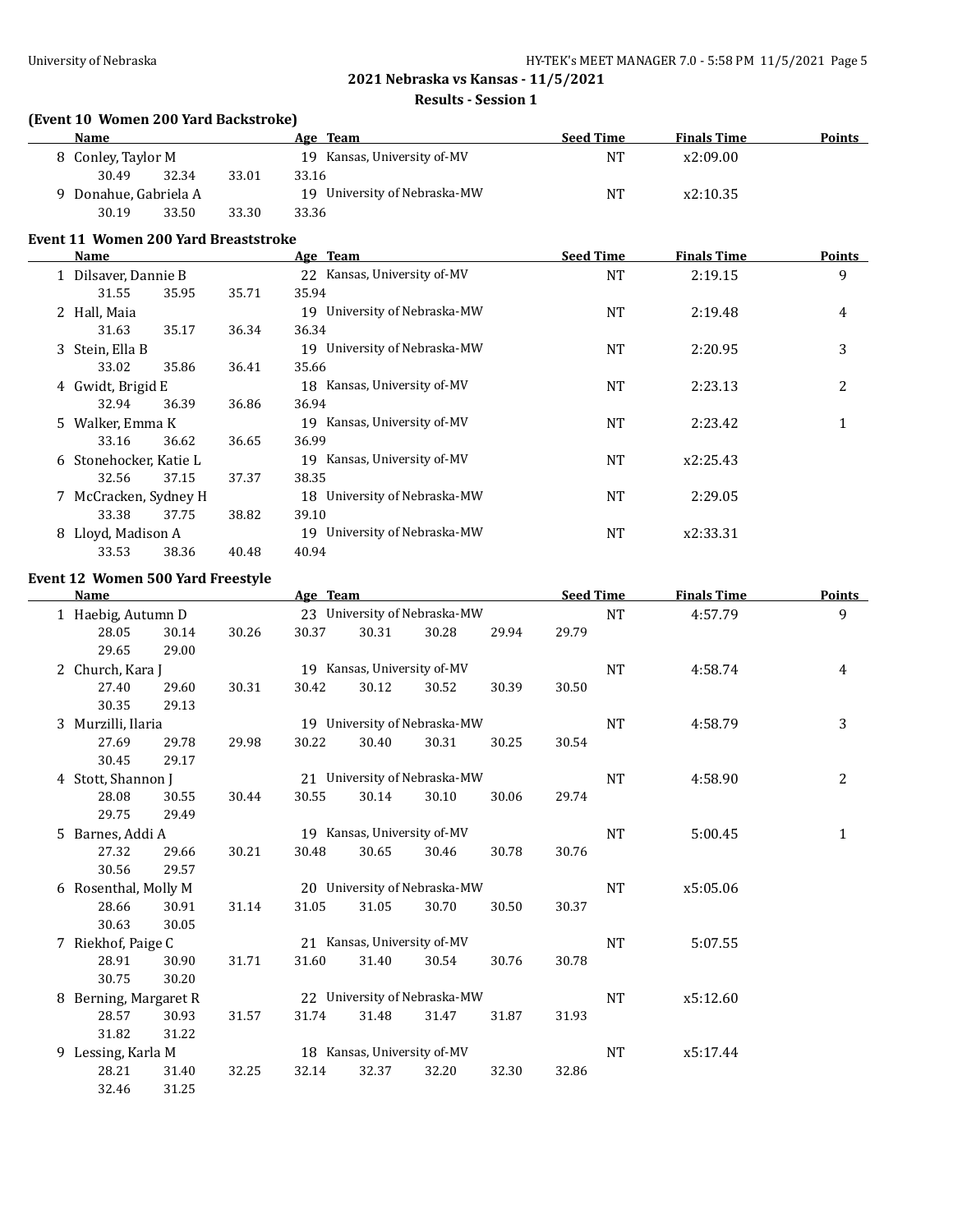# **2021 Nebraska vs Kansas - 11/5/2021 Results - Session 1**

## **(Event 12 Women 500 Yard Freestyle)**

| Name                                         |       |       | Age Team                         |       |                              |       | <b>Seed Time</b> |           | <b>Finals Time</b> | Points |
|----------------------------------------------|-------|-------|----------------------------------|-------|------------------------------|-------|------------------|-----------|--------------------|--------|
| Kilpatrick, Katelyn A<br>$\qquad \qquad - -$ |       |       |                                  |       | 21 University of Nebraska-MW |       |                  | <b>NT</b> | X5:08.91           |        |
| 29.22                                        | 31.13 | 31.50 | 31.29                            | 31.39 | 31.20                        | 31.35 | 31.35            |           |                    |        |
| 31.14                                        | 29.34 |       |                                  |       |                              |       |                  |           |                    |        |
| Acheson, Taylor E<br>$\qquad \qquad - -$     |       |       |                                  |       | 21 University of Nebraska-MW |       |                  | <b>NT</b> | X5:09.08           |        |
| 28.52                                        | 31.47 | 31.55 | 31.43                            | 31.20 | 31.09                        | 31.13 | 31.26            |           |                    |        |
| 31.20                                        | 30.23 |       |                                  |       |                              |       |                  |           |                    |        |
| Powers, Rachel A<br>$---$                    |       |       | 23                               |       | University of Nebraska-MW    |       |                  | <b>NT</b> | X5:12.47           |        |
| 28.61                                        | 31.14 | 31.50 | 31.79                            | 31.71 | 31.75                        | 31.83 | 31.92            |           |                    |        |
| 31.50                                        | 30.72 |       |                                  |       |                              |       |                  |           |                    |        |
| Lanaghen, Kimberly B<br>$---$                |       |       | 20                               |       | University of Nebraska-MW    |       |                  | <b>NT</b> | X5:13.40           |        |
| 28.38                                        | 30.74 | 31.59 | 31.86                            | 32.04 | 32.14                        | 31.81 | 31.86            |           |                    |        |
| 31.75                                        | 31.23 |       |                                  |       |                              |       |                  |           |                    |        |
| Coffey, Audrey Y<br>$---$                    |       |       | University of Nebraska-MW<br>2.1 |       |                              |       |                  | <b>NT</b> | X5:15.41           |        |
| 28.12                                        | 32.23 | 32.08 | 31.99                            | 31.72 | 31.82                        | 32.50 | 31.41            |           |                    |        |
| 32.02                                        | 31.52 |       |                                  |       |                              |       |                  |           |                    |        |
| Vasquez, Alejandra<br>$- - -$                |       |       | University of Nebraska-MW<br>22  |       |                              |       |                  |           | X6:04.47           |        |
| 33.14                                        | 35.96 | 36.95 | 37.62                            | 37.50 | 37.56                        | 37.06 | 36.73            |           |                    |        |
| 36.50                                        | 35.45 |       |                                  |       |                              |       |                  |           |                    |        |

# **Event 13 Women 100 Yard Butterfly**

|          | <b>Name</b>                                |     | Age Team                     | <b>Seed Time</b> | <b>Finals Time</b>  | <b>Points</b> |
|----------|--------------------------------------------|-----|------------------------------|------------------|---------------------|---------------|
|          | 1 Opacic, Milica<br>25.47<br>29.48         | 19  | University of Nebraska-MW    | NT               | 54.95               | 9             |
|          | 2 Looney, Autumn M<br>26.72<br>29.43       | 20  | Kansas, University of-MV     | NT               | 56.15               | 4             |
|          | 3 Olsen, Greta M<br>26.54<br>30.24         | 21  | Kansas, University of-MV     | NT               | 56.78               | 3             |
|          | 4 Lessing, Amelie A<br>27.01<br>31.10      | 20  | Kansas, University of-MV     | NT               | 58.11               | 2             |
|          | 5 Witt, Kaitlyn N<br>27.63<br>32.19        | 21  | Kansas, University of-MV     | NT               | x59.82              |               |
|          | 6 Dalbey, Brooke E<br>27.92<br>32.25       | 20. | Kansas, University of-MV     | <b>NT</b>        | x1:00.17            |               |
| ---      | Kucera, Alexa J<br>26.58<br>29.50          | 20  | University of Nebraska-MW    | NT               | X56.08              |               |
| ---      | Padron, Beatriz<br>26.79<br>29.82          |     | 18 University of Nebraska-MW | NT               | X56.61              |               |
| $\cdots$ | Barth, Kaitlyn M<br>27.57<br>30.55         |     | 20 University of Nebraska-MW | NT               | X58.12              |               |
| $---$    | Ronquillio, Madesyn P<br>31.39<br>27.13    | 21  | University of Nebraska-MW    | NT               | X58.52              |               |
|          | <b>Event 14 Women 3 mtr Diving</b><br>Name |     | Age Team                     |                  | <b>Finals Score</b> | <b>Points</b> |
|          | 1 Troyer, Sara K                           |     | 22 University of Nebraska-MW | NP               | 344.40              | 9             |
|          |                                            |     |                              |                  |                     |               |

| 1 Troyer, Sara K           |                | 22 University of Nebraska-MW | <b>NP</b>        | 344.40             | 9      |
|----------------------------|----------------|------------------------------|------------------|--------------------|--------|
| 2 Hinze, Reagan M          | 20.            | University of Nebraska-MW    | N <sub>P</sub>   | 269.63             | 4      |
| 3 Roman, Hallie C          | 21             | University of Nebraska-MW    | <b>NP</b>        | 248.85             | 3      |
| 4 Fingerut, Amanda M       | 20.            | Kansas, University of-MV     | N <sub>P</sub>   | 211.65             | 2      |
| 5 Gryboski, Lauren D       |                | 18 Kansas, University of-MV  | N <sub>P</sub>   | 209.40             |        |
| Event 15 Women 200 Yard IM |                |                              |                  |                    |        |
| Name                       |                | Age Team                     | <b>Seed Time</b> | <b>Finals Time</b> | Points |
| 1 Dilsaver, Dannie B       |                | 22 Kansas, University of-MV  | NT               | 2:05.77            | 9      |
| 32.93<br>27.71             | 35.58<br>29.55 |                              |                  |                    |        |